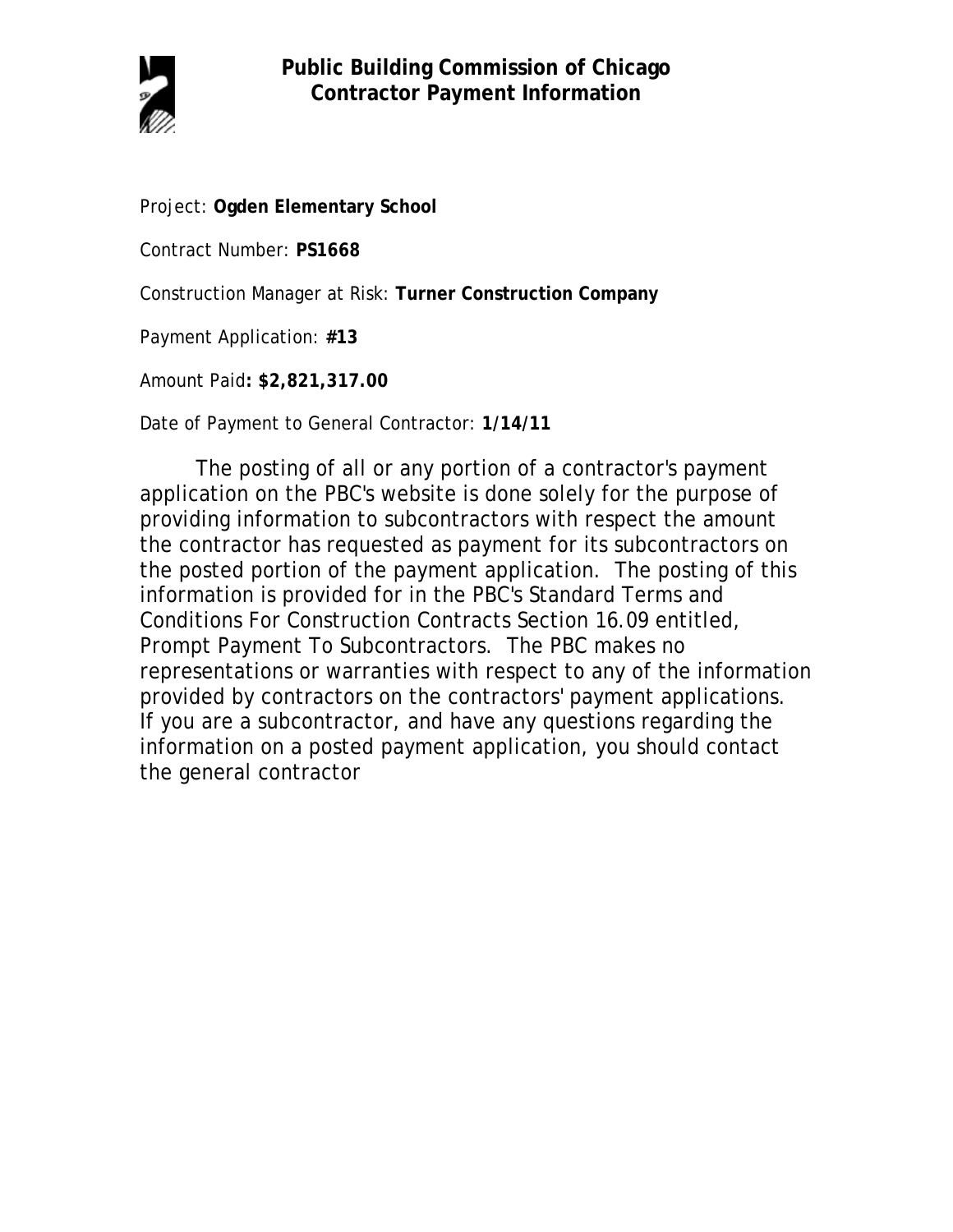# **PUBLIC BUILDING COMMISSION OF CHICAGO**

## **EXHIBIT S**

#### CERTIFICATE OF ARCHITECT - ENGINEER

| Date:                                 | <b>December 06, 2010</b>                                                                                                                                        |                                                                                                                                                                                                                                                                                                                                                                |                 |
|---------------------------------------|-----------------------------------------------------------------------------------------------------------------------------------------------------------------|----------------------------------------------------------------------------------------------------------------------------------------------------------------------------------------------------------------------------------------------------------------------------------------------------------------------------------------------------------------|-----------------|
| Project:                              | <b>Ogden Replacement Elementary School</b>                                                                                                                      |                                                                                                                                                                                                                                                                                                                                                                |                 |
|                                       | To: Public Building Commission of Chicago<br>In accordance with Resolution No.<br>the Commission and to its Trustee, that:                                      | adopted by the Public Building Commission of Chicago on<br>, relating to the \$<br>Revenue Bonds issued by the Public Building Commission of Chicago for the financing of this project (and all terms used herein shall have the same meaning as in said Resolution), I hereby certify to                                                                      |                 |
|                                       |                                                                                                                                                                 | 1. Obligations in the amounts stated herein have been incurred by the Commission and that each item thereof is a proper charge<br>against the Construction Account and has not been paid; and                                                                                                                                                                  |                 |
|                                       |                                                                                                                                                                 | 2. No amount hereby approved for payment upon any contract will, when added to all amounts previously paid upon such<br>contract, exceed 90% of current estimates approved by the Architect - Engineer until the aggregate amount of payments withheld<br>equals 5% of the Contract Price (said retained funds being payable as set forth in said Resolution). |                 |
| THE CONTRACTOR                        |                                                                                                                                                                 | <b>Turner Construction Company (Chicago)</b>                                                                                                                                                                                                                                                                                                                   |                 |
| <b>FOR</b>                            | is now entitled to the sum of                                                                                                                                   | <b>Ogden Replacement Elementary School</b><br>\$2,821,371.00                                                                                                                                                                                                                                                                                                   |                 |
| <b>ADDITIONS</b><br><b>DEDUCTIONS</b> | ORIGINAL CONTRACT PRICE<br>NET ADDITION OR DEDUCTION<br>ADJUSTED CONTRACT PRICE                                                                                 | \$44,788,221.00<br>\$0.00<br>\$0.00<br>\$0.00<br>\$44,788,221.00                                                                                                                                                                                                                                                                                               |                 |
|                                       | TOTAL AMOUNT EARNED                                                                                                                                             |                                                                                                                                                                                                                                                                                                                                                                | \$23,843,988.00 |
| <b>TOTAL RETENTION</b>                |                                                                                                                                                                 |                                                                                                                                                                                                                                                                                                                                                                | \$1,824,059.00  |
|                                       | a) Reserve Withheld @ 10% of Total Amount Earned, but<br>not to exceed 1% of Contract Price<br>b) Liens and Other Withholding<br>c) Liquidated Damages Withheld | \$1,824,059.00<br>\$0.00<br>\$0.00                                                                                                                                                                                                                                                                                                                             |                 |
|                                       | TOTAL PAID TO DATE (Include this Payment)                                                                                                                       |                                                                                                                                                                                                                                                                                                                                                                | \$22,019,929.00 |
|                                       | LESS: AMOUNT PREVIOUSLY PAID                                                                                                                                    |                                                                                                                                                                                                                                                                                                                                                                | \$19,198,558.00 |
|                                       | AMOUNT DUE THIS PAYMENT                                                                                                                                         |                                                                                                                                                                                                                                                                                                                                                                | \$2,821,371.00  |
| Architect - Engineer                  | C. Rocco Castellano                                                                                                                                             | Date: 12/08/2010                                                                                                                                                                                                                                                                                                                                               |                 |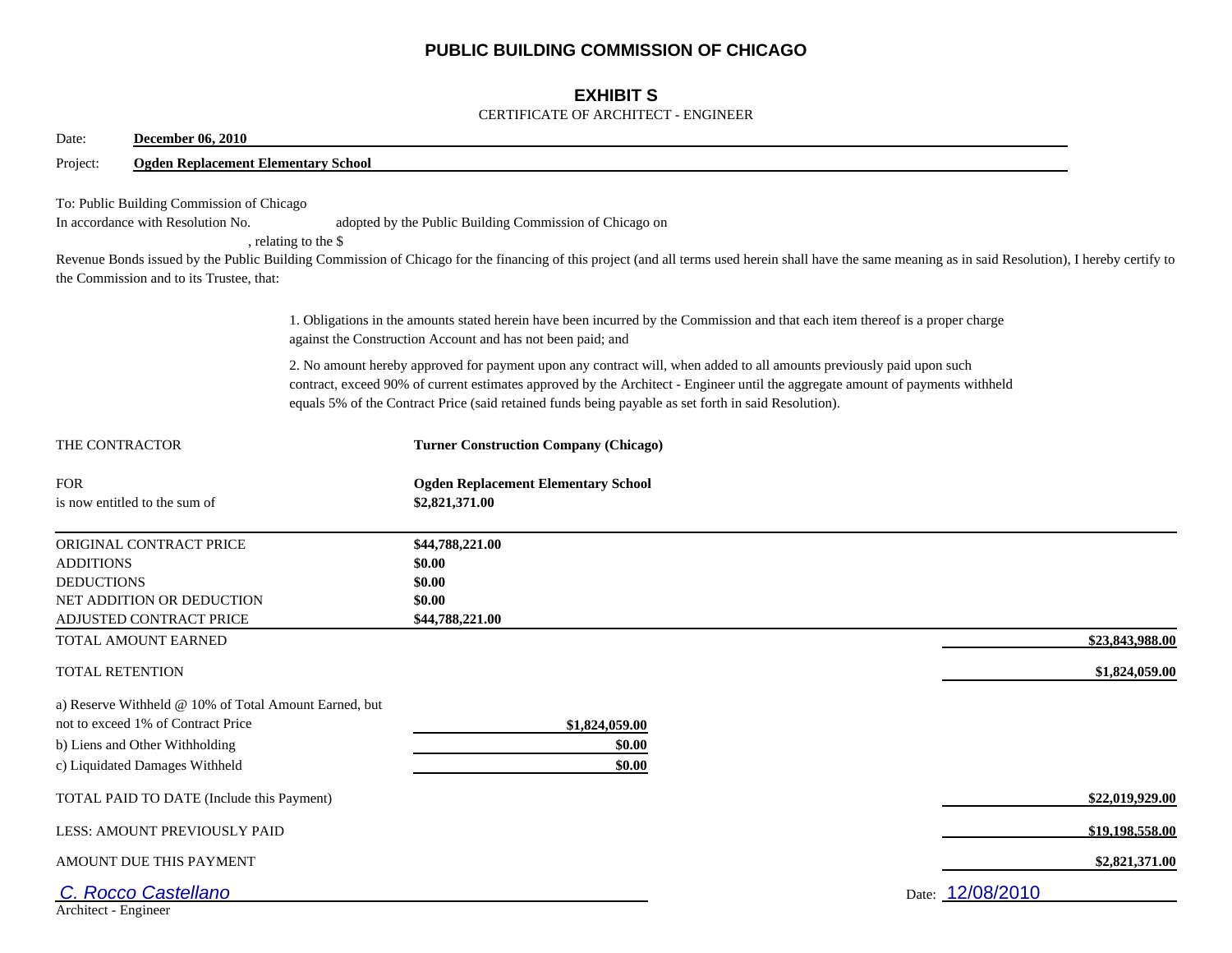## **(1 of 7) CONTRACTOR'S SWORN STATEMENT AND AFFIDAVIT FOR PARTIAL PAYMENT**

| <b>STATE OF Illinois</b> |          |
|--------------------------|----------|
|                          | $\{SS\}$ |
| <b>COUNTY OF Cook</b>    |          |

The affiant, being first duly sworn on oath, deposes and says that he/she is **Project Executive**, of **Turner Construction Company (Chicago)**, an **Illinois** corporation, and duly authorized to make this Affidavit in behalf of said corporation, and for him/herself individually; that he/she is well acquainted with the facts herein set forth and that said corporation is the Contractor with the PUBLIC BUILDING COMMISSION OF CHICAGO, Owner, under Contract No. **1632400** dated the **24th day of November, 2009**, for (describe nature of work)

#### **General Construction**

for (designate Project and Location)

#### **Ogden Replacement Elementary School**

#### **24 W. Walton, Chicago, Illinois 60610**

**·** that the following statements are made for the purpose of procuring a partial payment of

#### **Two million eight hundred twenty one thousand three hundred seventy one**

#### **\$2,821,371.00**

under the terms of said Contract;

**·** that the work for which payment is requested has been completed, free and clear of any and all claims, liens, charges, and expenses of any kind or nature whatsoever and in full compliance with the Contract Documents and the requirements of said Owner under them;

**·** that for the purposes of said Contract, the following persons have been contracted with, and have furnished or prepared materials, equipment, supplies, and services for, and having done labor on said improvement;

**·** that the respective amounts set forth opposite their names is the full amount of money due and to become due to each of them respectively;

**·** that this statement is a full, true, and complete statement of all such persons and of the full amount now due and the amount heretofore paid to each of them for such labor, materials, equipment, supplies, and services, furnished or prepared by each of them to or on account of said work, as stated:

| <b>NAME</b><br>and<br><b>ADDRESS</b>                                                                   | <b>TYPE</b><br><b>OF</b><br><b>WORK</b> | <b>TOTAL</b><br><b>CONTRACT</b><br><b>(INCLUDE)</b><br>C.O.'s | <b>TOTAL</b><br><b>WORK</b><br><b>COMPLETE</b> | <b>LESS</b><br><b>RETENTION</b><br>(INCLUDE<br><b>CURRENT)</b> | <b>LESS</b><br><b>NET</b><br><b>PREVIOUSLY</b><br><b>PAID</b> | <b>NET</b><br><b>DUE</b><br><b>THIS</b><br><b>PERIOD</b> | <b>BALANCE</b><br>TO<br><b>BECOME</b><br><b>DUE</b> |
|--------------------------------------------------------------------------------------------------------|-----------------------------------------|---------------------------------------------------------------|------------------------------------------------|----------------------------------------------------------------|---------------------------------------------------------------|----------------------------------------------------------|-----------------------------------------------------|
| 001                                                                                                    | <b>TCCo GMP</b>                         |                                                               |                                                |                                                                |                                                               |                                                          |                                                     |
| Pinto Construction,<br>7225 W. 105th Street,<br>Palos Hills, Illinois 60465                            | <b>Site Logisitcs</b>                   | 330,659.00                                                    | 284,094.00                                     | 14,291.00                                                      | 251,671.00                                                    | 18,132.00                                                | 60,856.00                                           |
| Pinto Construction,<br>7225 W. 105th Street,<br>Palos Hills, Illinois 60465                            | <b>Site Logisitcs</b>                   | 8,611.00                                                      | 6,890.00                                       | 0.00                                                           | 6,890.00                                                      | 0.00                                                     | 1,721.00                                            |
| Thatcher Foundations,<br>Inc.,<br>7100 Industrial Highway,<br>Gary, Indiana 46406                      | <b>Earth Retention</b>                  | 513,829.00                                                    | 513,829.00                                     | 25,691.00                                                      | 488,138.00                                                    | 0.00                                                     | 25,691.00                                           |
| Thatcher Foundations,<br>Inc.,<br>7100 Industrial Highway,<br>Gary, Indiana 46406                      | <b>Earth Retention</b>                  | 17,221.00                                                     | 17,221.00                                      | 0.00                                                           | 17,221.00                                                     | 0.00                                                     | 0.00                                                |
| John Keno & Company,<br>8608 West Catalpa Ave.,<br>Suite 808,<br>Chicago, Illinois 60656               | Excavation                              | 1,655,085.00                                                  | 1,543,539.00                                   | 46,307.00                                                      | 1,497,232.00                                                  | 0.00                                                     | 157,853.00                                          |
| John Keno & Company,<br>8608 West Catalpa Ave.,<br><b>Suite 808.</b><br>Chicago, Illinois 60656        | Excavation                              | 43,673.00                                                     | 39,869.00                                      | 0.00                                                           | 39,869.00                                                     | 0.00                                                     | 3,804.00                                            |
| <b>Revcon Construction</b><br>Corporation,<br>500 Industrial Drive,<br>Prairie View, Illinois<br>60069 | Caissons                                | 1,550,091.00                                                  | 1,550,091.00                                   | 46,503.00                                                      | 1,503,588.00                                                  | 0.00                                                     | 46,503.00                                           |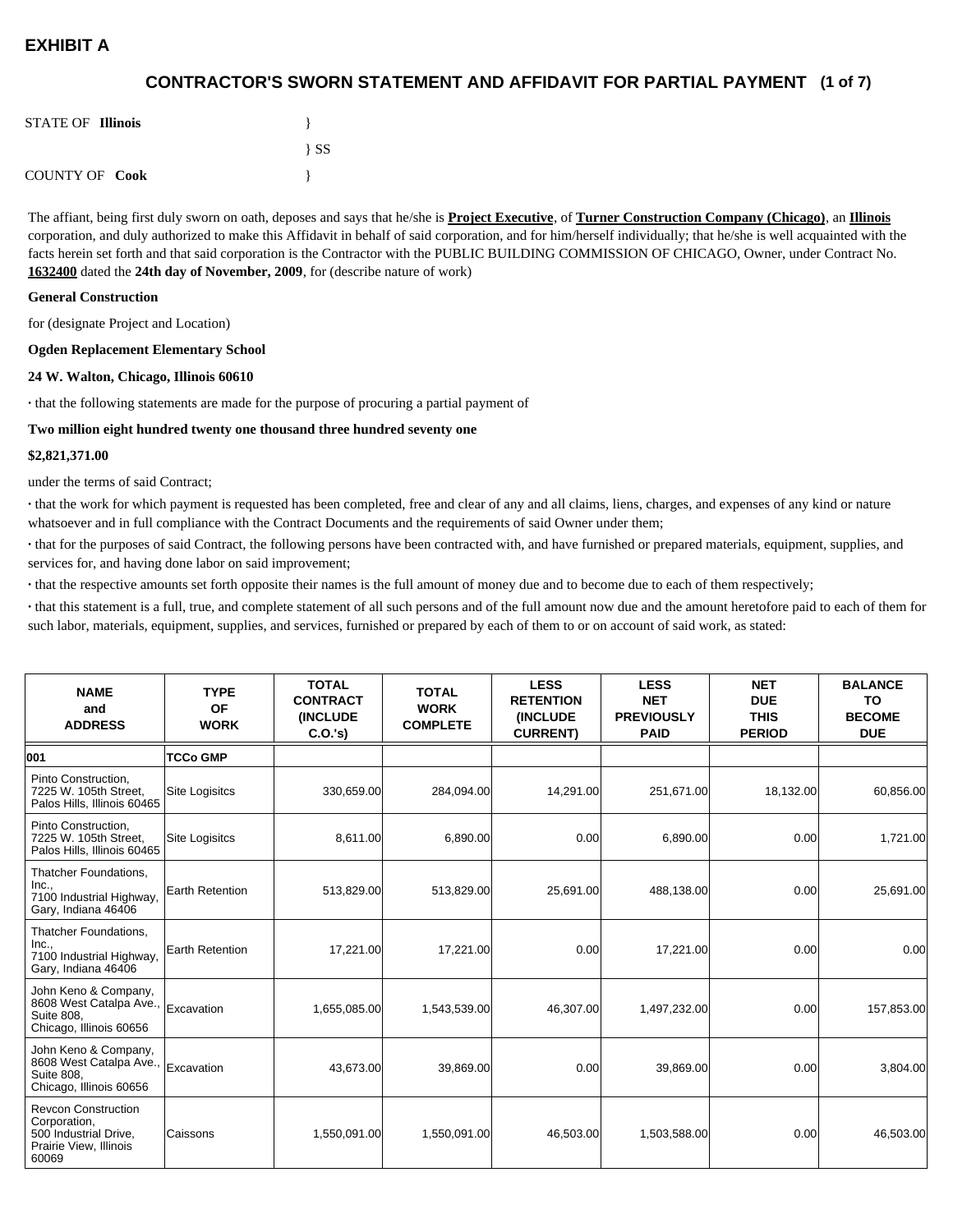### **(2 of 7) CONTRACTOR'S SWORN STATEMENT AND AFFIDAVIT FOR PARTIAL PAYMENT**

| <b>NAME</b><br>and<br><b>ADDRESS</b>                                                                       | <b>TYPE</b><br><b>OF</b><br><b>WORK</b> | <b>TOTAL</b><br><b>CONTRACT</b><br><b>(INCLUDE)</b><br>C.O.'s) | <b>TOTAL</b><br><b>WORK</b><br><b>COMPLETE</b> | <b>LESS</b><br><b>RETENTION</b><br><b>(INCLUDE)</b><br><b>CURRENT)</b> | <b>LESS</b><br><b>NET</b><br><b>PREVIOUSLY</b><br><b>PAID</b> | <b>NET</b><br><b>DUE</b><br><b>THIS</b><br><b>PERIOD</b> | <b>BALANCE</b><br>TO<br><b>BECOME</b><br><b>DUE</b> |
|------------------------------------------------------------------------------------------------------------|-----------------------------------------|----------------------------------------------------------------|------------------------------------------------|------------------------------------------------------------------------|---------------------------------------------------------------|----------------------------------------------------------|-----------------------------------------------------|
| <b>Revcon Construction</b><br>Corporation,<br>500 Industrial Drive,<br>Prairie View, Illinois<br>60069     | Caissons                                | 48,763.00                                                      | 48,763.00                                      | 0.00                                                                   | 48,763.00                                                     | 0.00                                                     | 0.00                                                |
| Reliable Contracting &<br>Equipment Co.,<br>333 N Ogden Ave,<br>Chicago, Illinois 60607                    | <b>Site Utilities</b>                   | 398,853.00                                                     | 284,415.00                                     | 28,441.00                                                              | 255,974.00                                                    | 0.00                                                     | 142,879.00                                          |
| Reliable Contracting &<br>Equipment Co.,<br>333 N Ogden Ave,<br>Chicago, Illinois 60607                    | <b>Site Utilities</b>                   | 8,844.00                                                       | 6,307.00                                       | 0.00                                                                   | 6,307.00                                                      | 0.00                                                     | 2,537.00                                            |
| Abbey Paving,<br>1949 County Line Road,<br>Aurora. Illinois 60502                                          | Paving                                  | 42,310.00                                                      | 0.00                                           | 0.00                                                                   | 0.00                                                          | 0.00                                                     | 42,310.00                                           |
| Abbey Paving,<br>1949 County Line Road,<br>Aurora, Illinois 60502                                          | Paving                                  | 1,443.00                                                       | 0.00                                           | 0.00                                                                   | 0.00                                                          | 0.00                                                     | 1,443.00                                            |
| Christy Webber<br>Landscape.<br>2900 W. Ferdinand St,<br>Chicago, Illinois 60612                           | Landscaping                             | 257,352.00                                                     | 0.00                                           | 0.00                                                                   | 0.00                                                          | 0.00                                                     | 257,352.00                                          |
| Christy Webber<br>Landscape,<br>2900 W. Ferdinand St,<br>Chicago, Illinois 60612                           | Landscaping                             | 8,776.00                                                       | 0.00                                           | 0.00                                                                   | 0.00                                                          | 0.00                                                     | 8,776.00                                            |
| Burling Builders, Inc.,<br>44 West 60th Street,<br>Chicago, Illinois 60621                                 | Concrete                                | 3,715,269.00                                                   | 3,300,532.00                                   | 165,029.00                                                             | 3,044,314.00                                                  | 91,189.00                                                | 579,766.00                                          |
| Burling Builders, Inc.,<br>44 West 60th Street,<br>Chicago, Illinois 60621                                 | Concrete                                | 118,122.00                                                     | 105,601.00                                     | 0.00                                                                   | 102,683.00                                                    | 2,918.00                                                 | 12,521.00                                           |
| Illinois Masonry Corp.,<br>200 Telser Rd.,<br>Lake Zurich, Illinois<br>60047                               | Masonry and Stone                       | 5,189,761.00                                                   | 3,422,034.65                                   | 342,203.65                                                             | 2,557,160.00                                                  | 522,671.00                                               | 2,109,930.00                                        |
| Illinois Masonry Corp.,<br>200 Telser Rd.,<br>Lake Zurich, Illinois<br>60047                               | Masonry and Stone                       | 169,477.00                                                     | 110.160.00                                     | 0.00                                                                   | 93,212.00                                                     | 16,948.00                                                | 59,317.00                                           |
| Carlo Steel Corporation,<br>3100 East 87th Street,<br>Chicago, Illinois 60617                              | <b>Structural Steel</b>                 | 2,550,843.00                                                   | 2,535,557.00                                   | 253,557.00                                                             | 2,282,000.00                                                  | 0.00                                                     | 268,843.00                                          |
| Carlo Steel Corporation,<br>3100 East 87th Street,<br>Chicago, Illinois 60617                              | <b>Structural Steel</b>                 | 78,462.00                                                      | 78,030.00                                      | 0.00                                                                   | 78,030.00                                                     | 0.00                                                     | 432.00                                              |
| Chicago Architectural<br>Metals, Inc.,<br>4619 N. Ravenswood<br>Ave., Ste #201,<br>Chicago, Illinois 60640 | Miscellaneous<br>Metals                 | 810,082.00                                                     | 217,724.35                                     | 21,777.04                                                              | 102,786.65                                                    | 93,160.66                                                | 614,134.69                                          |
| Chicago Architectural<br>Metals, Inc.,<br>4619 N. Ravenswood<br>Ave., Ste #201,<br>Chicago, Illinois 60640 | Miscellaneous<br>Metals                 | 27,624.00                                                      | 7,314.84                                       | 0.00                                                                   | 3,867.36                                                      | 3,447.48                                                 | 20,309.16                                           |
| Scale Construction Inc.,<br>2101 S. CARPENTER<br>ST, 2ND FLOOR,<br>CHICAGO, Illinois 60608                 | <b>General Trades</b>                   | 904,906.00                                                     | 104,839.00                                     | 10,481.00                                                              | 65,182.00                                                     | 29,176.00                                                | 810,548.00                                          |
| Scale Construction Inc.,<br>2101 S. CARPENTER<br>ST, 2ND FLOOR,<br>CHICAGO, Illinois 60608                 | <b>General Trades</b>                   | 30,243.00                                                      | 3,629.00                                       | 0.00                                                                   | 2,207.00                                                      | 1,422.00                                                 | 26,614.00                                           |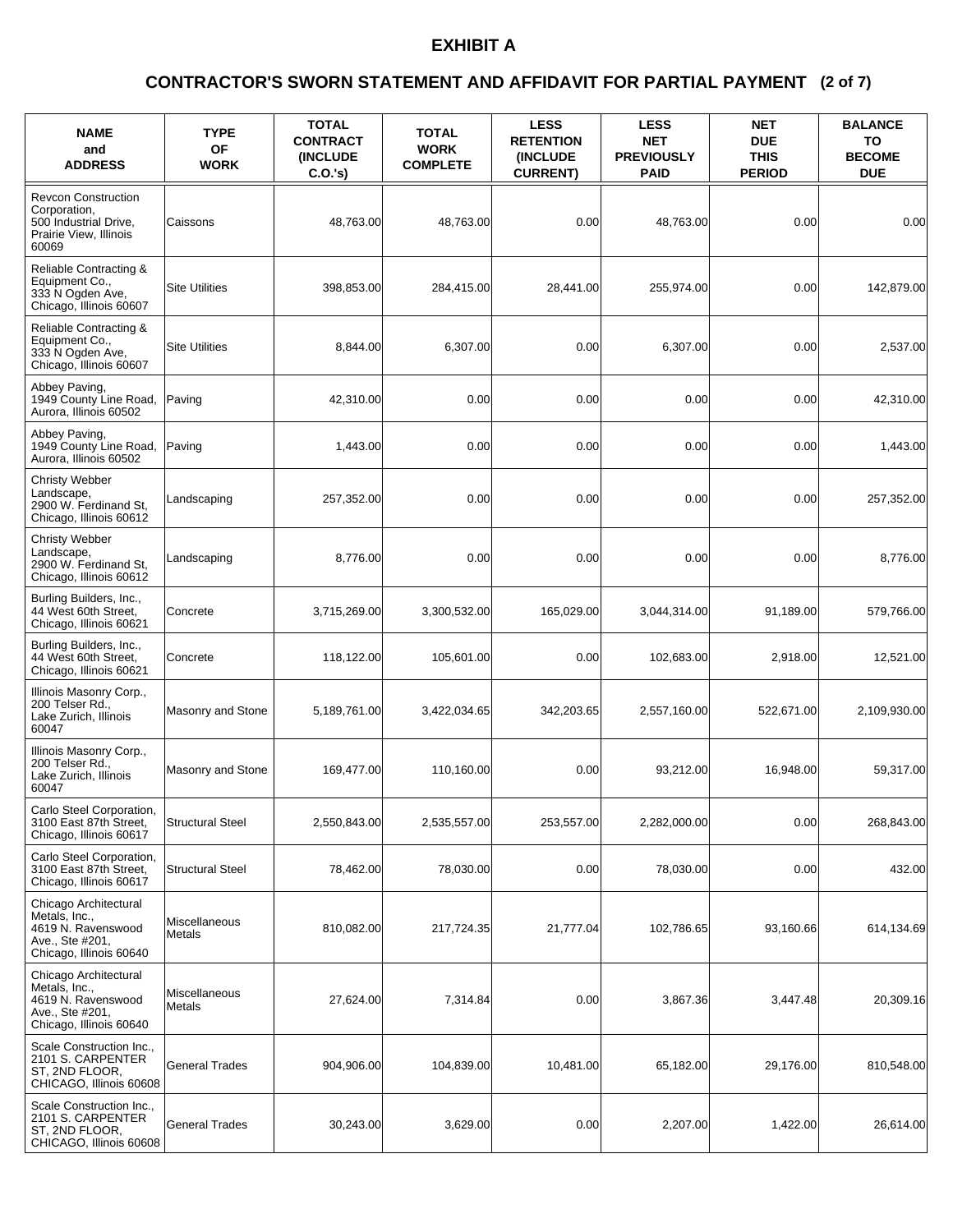### **(3 of 7) CONTRACTOR'S SWORN STATEMENT AND AFFIDAVIT FOR PARTIAL PAYMENT**

| <b>NAME</b><br>and<br><b>ADDRESS</b>                                                                  | <b>TYPE</b><br><b>OF</b><br><b>WORK</b> | <b>TOTAL</b><br><b>CONTRACT</b><br><b>(INCLUDE)</b><br>C.O.'s) | <b>TOTAL</b><br><b>WORK</b><br><b>COMPLETE</b> | <b>LESS</b><br><b>RETENTION</b><br><b>(INCLUDE)</b><br><b>CURRENT)</b> | <b>LESS</b><br><b>NET</b><br><b>PREVIOUSLY</b><br><b>PAID</b> | <b>NET</b><br><b>DUE</b><br><b>THIS</b><br><b>PERIOD</b> | <b>BALANCE</b><br>TO<br><b>BECOME</b><br><b>DUE</b> |
|-------------------------------------------------------------------------------------------------------|-----------------------------------------|----------------------------------------------------------------|------------------------------------------------|------------------------------------------------------------------------|---------------------------------------------------------------|----------------------------------------------------------|-----------------------------------------------------|
| Carroll Seating Co.,<br>2105 Lunt,<br>Elk Grove Village, Illinois<br>60007                            | Architectural<br>Millwork &<br>Casework | 353,703.00                                                     | 0.00                                           | 0.00                                                                   | 0.00                                                          | 0.00                                                     | 353,703.00                                          |
| Carroll Seating Co.,<br>2105 Lunt,<br>Elk Grove Village, Illinois<br>60007                            | Architectural<br>Millwork &<br>Casework | 12,061.00                                                      | 0.00                                           | 0.00                                                                   | 0.00                                                          | 0.00                                                     | 12,061.00                                           |
| Kremer & Davis,<br>132 Osborne Road.<br>Fridley, Minnesota 55432                                      | Waterproofing                           | 434,800.00                                                     | 357,061.00                                     | 35,703.00                                                              | 321,358.00                                                    | 0.00                                                     | 113,442.00                                          |
| Kremer & Davis,<br>132 Osborne Road,<br>Fridley, Minnesota 55432                                      | Waterproofing                           | 14,557.00                                                      | 11,951.30                                      | 0.00                                                                   | 11,951.30                                                     | 0.00                                                     | 2,605.70                                            |
| Bennett & Brosseau<br>Roofing, Inc.,<br>535 Anderson Drive,<br>Romeoville, Illinois<br>60446          | Roofing                                 | 1,639,500.00                                                   | 304,378.26                                     | 30,437.83                                                              | 0.00                                                          | 273,940.43                                               | 1,365,559.57                                        |
| Bennett & Brosseau<br>Roofing, Inc.,<br>535 Anderson Drive,<br>Romeoville, Illinois<br>60446          | Roofing                                 | 55,907.00                                                      | 10.381.93                                      | 0.00                                                                   | 0.00                                                          | 10.381.93                                                | 45,525.07                                           |
| ASC Fireproofing, Inc.,<br>607 Church Road,<br>Elgin, Illinois 60123                                  | Fireproofing                            | 175,444.00                                                     | 130,658.20                                     | 13,065.82                                                              | 110,798.46                                                    | 6,793.92                                                 | 57,851.62                                           |
| ASC Fireproofing, Inc.,<br>607 Church Road,<br>Elgin, Illinois 60123                                  | Fireproofing                            | 4,092.00                                                       | 3,126.00                                       | 0.00                                                                   | 3,076.00                                                      | 50.00                                                    | 966.00                                              |
| <b>Underland Architectural</b><br>Systems, Inc.,<br>20318 Torrence Avenue,<br>Lynwood, Illinois 60411 | Curtaiwall/Glass/Metal<br>Panels        | 1,494,296.00                                                   | 372,851.00                                     | 37,285.00                                                              | 57,268.00                                                     | 278,298.00                                               | 1,158,730.00                                        |
| <b>Underland Architectural</b><br>Systems, Inc.,<br>20318 Torrence Avenue,<br>Lynwood, Illinois 60411 | Curtaiwall/Glass/Metal<br>Panels        | 50,955.00                                                      | 12.090.00                                      | 0.00                                                                   | 2,090.00                                                      | 10.000.00                                                | 38,865.00                                           |
| The Levy Company,<br>3925 Commercial<br>Avenue,<br>Northbrook, Illinois<br>60062                      | Gypsum<br>Board/Plaster                 | 865,233.00                                                     | 55,202.50                                      | 5,520.26                                                               | 35,220.28                                                     | 14,461.96                                                | 815,550.76                                          |
| The Levy Company,<br>3925 Commercial<br>Avenue,<br>Northbrook, Illinois<br>60062                      | Gypsum<br>Board/Plaster                 | 29,531.00                                                      | 1,884.08                                       | 0.00                                                                   | 1,494.56                                                      | 389.52                                                   | 27,646.92                                           |
| Mr. Davids Carpet<br>Service,<br>865 W Irving Park Road,<br>Itasca, Illinois 60143                    | Ceramic & Quarry<br> Tile               | 84,633.00                                                      | 0.00                                           | 0.00                                                                   | 0.00                                                          | 0.00                                                     | 84,633.00                                           |
| Mr. Davids Carpet<br>Service.<br>865 W Irving Park Road,<br>Itasca, Illinois 60143                    | Ceramic & Quarry<br>Tile                | 2.886.00                                                       | 0.00                                           | 0.00                                                                   | 0.00                                                          | 0.00                                                     | 2,886.00                                            |
| Metropolitan Terrazzo,<br>LLC,<br>645 Lunt Avenue,<br>Elk Grove Village, Illinois<br>60007            | Terrazzo                                | 938,000.00                                                     | 0.00                                           | 0.00                                                                   | 0.00                                                          | 0.00                                                     | 938,000.00                                          |
| Metropolitan Terrazzo,<br>LLC,<br>645 Lunt Avenue,<br>Elk Grove Village, Illinois<br>60007            | Terrazzo                                | 31,986.00                                                      | 0.00                                           | 0.00                                                                   | 0.00                                                          | 0.00                                                     | 31,986.00                                           |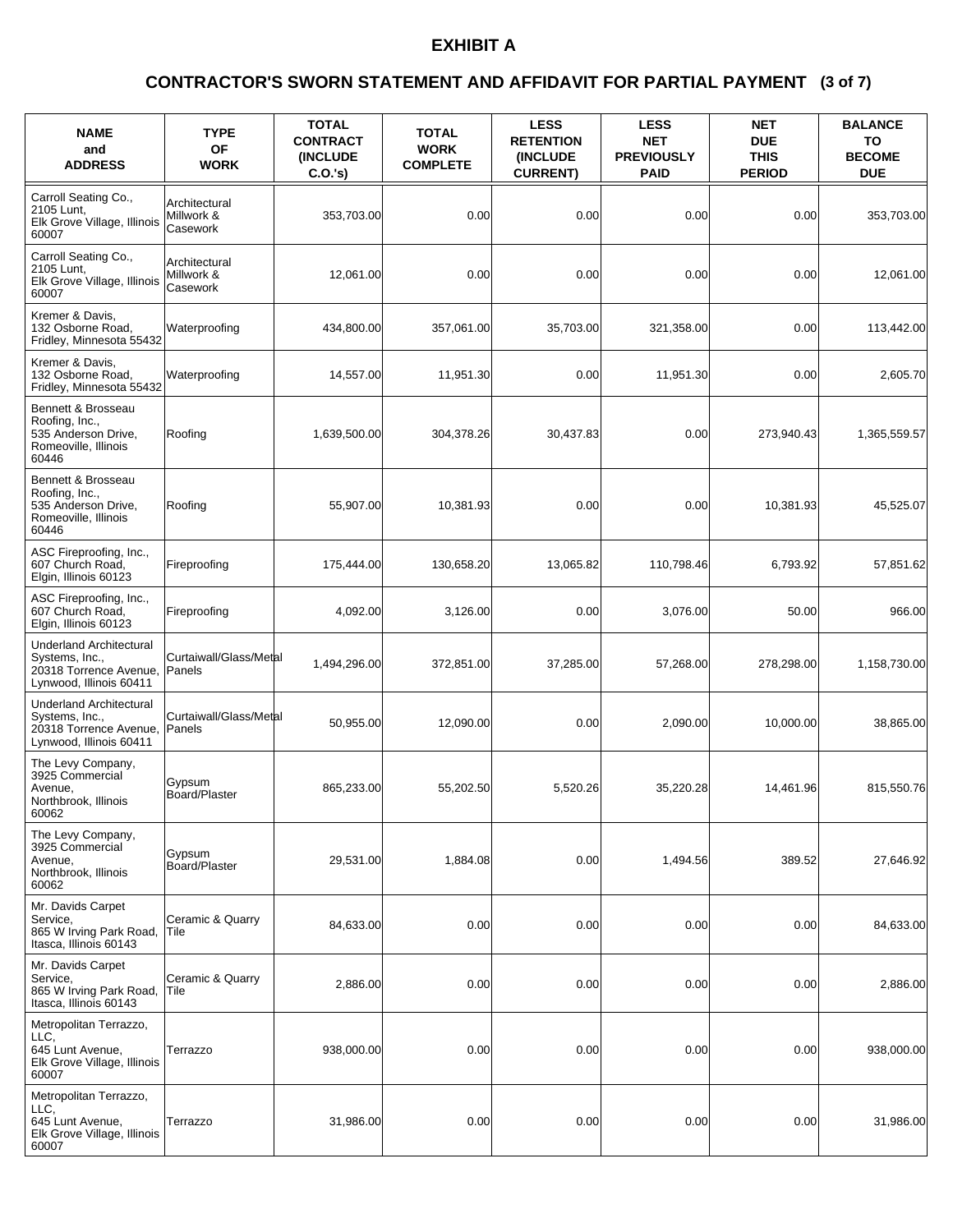### **(4 of 7) CONTRACTOR'S SWORN STATEMENT AND AFFIDAVIT FOR PARTIAL PAYMENT**

| <b>NAME</b><br>and<br><b>ADDRESS</b>                                                                   | <b>TYPE</b><br><b>OF</b><br><b>WORK</b>   | <b>TOTAL</b><br><b>CONTRACT</b><br><b>(INCLUDE)</b><br>C.O.'s) | <b>TOTAL</b><br><b>WORK</b><br><b>COMPLETE</b> | <b>LESS</b><br><b>RETENTION</b><br><b>(INCLUDE)</b><br><b>CURRENT)</b> | <b>LESS</b><br><b>NET</b><br><b>PREVIOUSLY</b><br><b>PAID</b> | <b>NET</b><br><b>DUE</b><br><b>THIS</b><br><b>PERIOD</b> | <b>BALANCE</b><br>TO<br><b>BECOME</b><br><b>DUE</b> |
|--------------------------------------------------------------------------------------------------------|-------------------------------------------|----------------------------------------------------------------|------------------------------------------------|------------------------------------------------------------------------|---------------------------------------------------------------|----------------------------------------------------------|-----------------------------------------------------|
| Floors, Inc.<br>PO Box 700, 1341<br>Cobblestone Way,<br>Woodstock, Illinois<br>60098                   | Wood Flooring<br>W/Striping               | 81.800.00                                                      | 0.00                                           | 0.00                                                                   | 0.00                                                          | 0.00                                                     | 81,800.00                                           |
| Floors, Inc.<br>PO Box 700, 1341<br>Cobblestone Way,<br>Woodstock, Illinois<br>60098                   | Wood Flooring<br>W/Striping               | 2,789.00                                                       | 0.00                                           | 0.00                                                                   | 0.00                                                          | 0.00                                                     | 2,789.00                                            |
| Flooring Resources,<br>600 W. Pratt,<br>Elk Grove, Illinois 60007                                      | <b>Resilient Flooring &amp;</b><br>Carpet | 152,443.00                                                     | 0.00                                           | 0.00                                                                   | 0.00                                                          | 0.00                                                     | 152,443.00                                          |
| Flooring Resources,<br>600 W. Pratt,<br>Elk Grove, Illinois 60007                                      | <b>Resilient Flooring &amp;</b><br>Carpet | 5,198.00                                                       | 0.00                                           | 0.00                                                                   | 0.00                                                          | 0.00                                                     | 5,198.00                                            |
| DBM Services, Inc.,<br>16W107 83rd Street,<br>Burr Ridge, Illinois 60527                               | <b>Fluid Applied</b><br>Flooring          | 97,960.00                                                      | 12,556.00                                      | 1,255.60                                                               | 11,300.40                                                     | 0.00                                                     | 86,659.60                                           |
| DBM Services, Inc.,<br>16W107 83rd Street,<br>Burr Ridge, Illinois 60527                               | <b>Fluid Applied</b><br>Flooring          | 3,340.00                                                       | 434.20                                         | 0.00                                                                   | 434.20                                                        | 0.00                                                     | 2,905.80                                            |
| Continental Painting &<br>Decorating, Inc.,<br>2255 South Wabash<br>Avenue,<br>Chicago, Illinois 60616 | Painting                                  | 287,830.00                                                     | 0.00                                           | 0.00                                                                   | 0.00                                                          | 0.00                                                     | 287,830.00                                          |
| Continental Painting &<br>Decorating, Inc.,<br>2255 South Wabash<br>Avenue,<br>Chicago, Illinois 60616 | Painting                                  | 9,815.00                                                       | 0.00                                           | 0.00                                                                   | 0.00                                                          | 0.00                                                     | 9,815.00                                            |
| Poblocki Sign Company<br>LLC.<br>P.O. Box 1541,<br>Milwaukee, Wisconsin<br>53201-1541                  | Signage                                   | 92,000.00                                                      | 0.00                                           | 0.00                                                                   | 0.00                                                          | 0.00                                                     | 92,000.00                                           |
| Poblocki Sign Company<br>LLC.<br>P.O. Box 1541.<br>Milwaukee, Wisconsin<br>53201-1541                  | Signage                                   | 3,137.00                                                       | 0.00                                           | 0.00                                                                   | 0.00                                                          | 0.00                                                     | 3,137.00                                            |
| M.L. Rongo, Inc.,<br>4817 W. Lake Street,<br>Melrose Park, Illinois<br>60160                           | Food Service<br>Equipment                 | 167,920.00                                                     | 0.00                                           | 0.00                                                                   | 0.00                                                          | 0.00                                                     | 167,920.00                                          |
| M.L. Rongo, Inc.,<br>4817 W. Lake Street,<br>Melrose Park, Illinois<br>60160                           | Food Service<br>Equipment                 | 5,726.00                                                       | 0.00                                           | 0.00                                                                   | 0.00                                                          | 0.00                                                     | 5,726.00                                            |
| SCHINDLER<br>ELEVATOR,<br>1530 Timberwolf Dr,<br>Holland, Ohio 43528                                   | Elevators                                 | 349,500.00                                                     | 0.00                                           | 0.00                                                                   | 0.00                                                          | 0.00                                                     | 349,500.00                                          |
| <b>SCHINDLER</b><br>ELEVATOR,<br>1530 Timberwolf Dr,<br>Holland, Ohio 43528                            | Elevators                                 | 11,918.00                                                      | 0.00                                           | 0.00                                                                   | 0.00                                                          | 0.00                                                     | 11,918.00                                           |
| F. E. Moran Fire<br>Protection,<br>2165 Shermer Rd Ste D,<br>Northbrook, Illinois<br>60062             | <b>Fire Protection</b>                    | 419,317.00                                                     | 349,745.00                                     | 33,787.60                                                              | 280,844.00                                                    | 35,113.40                                                | 103,359.60                                          |
| F. E. Moran Fire<br>Protection,<br>2165 Shermer Rd Ste D,<br>Northbrook, Illinois<br>60062             | <b>Fire Protection</b>                    | 12,273.00                                                      | 9,941.00                                       | 0.00                                                                   | 8,714.00                                                      | 1,227.00                                                 | 2,332.00                                            |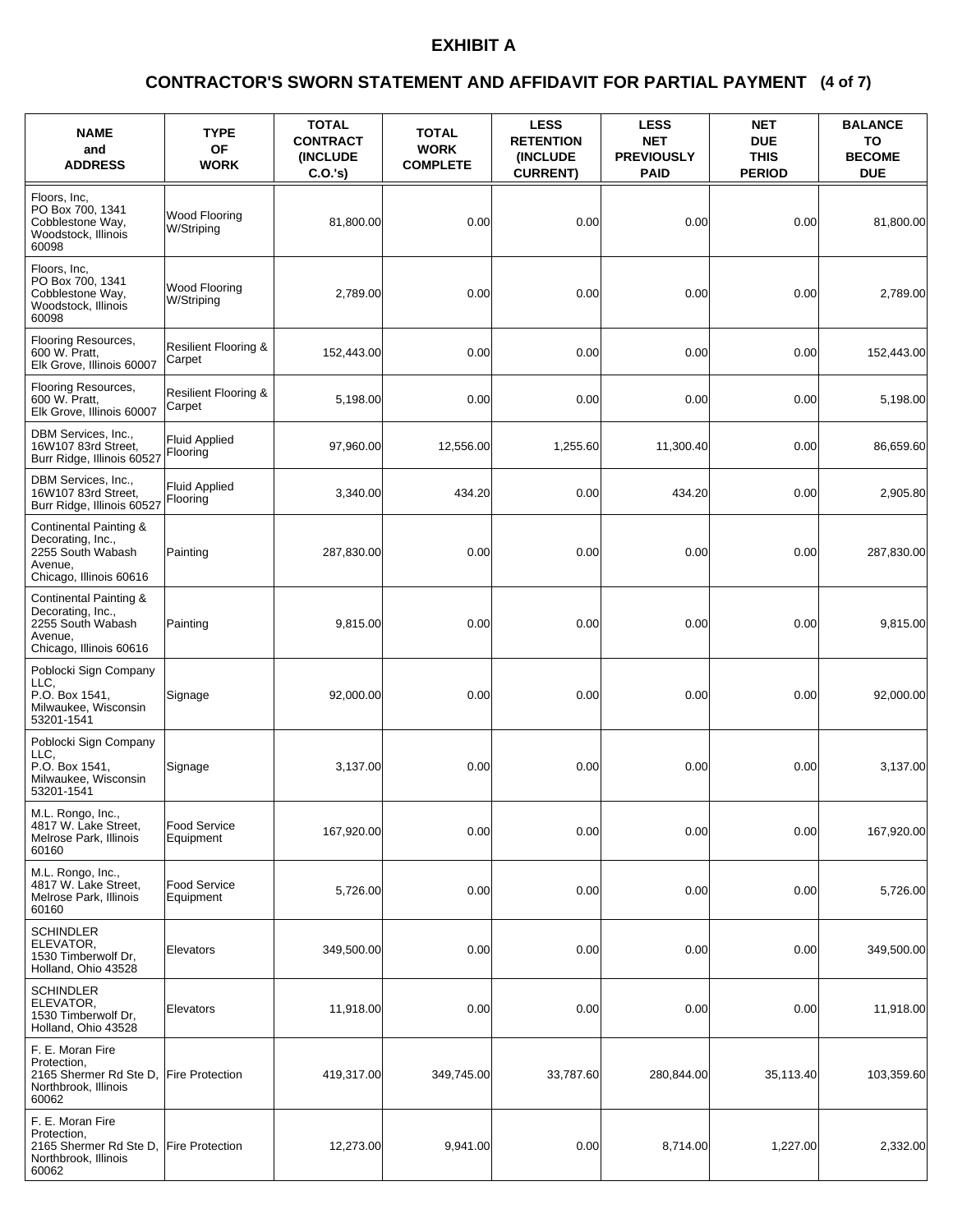### **(5 of 7) CONTRACTOR'S SWORN STATEMENT AND AFFIDAVIT FOR PARTIAL PAYMENT**

| <b>NAME</b><br>and<br><b>ADDRESS</b>                                                                                         | <b>TYPE</b><br><b>OF</b><br><b>WORK</b>                                                                                                                                                | <b>TOTAL</b><br><b>CONTRACT</b><br><b>(INCLUDE)</b><br>C.O.'s) | <b>TOTAL</b><br><b>WORK</b><br><b>COMPLETE</b> | <b>LESS</b><br><b>RETENTION</b><br>(INCLUDE<br><b>CURRENT)</b> | <b>LESS</b><br><b>NET</b><br><b>PREVIOUSLY</b><br><b>PAID</b> | <b>NET</b><br><b>DUE</b><br><b>THIS</b><br><b>PERIOD</b> | <b>BALANCE</b><br>TO<br><b>BECOME</b><br><b>DUE</b> |
|------------------------------------------------------------------------------------------------------------------------------|----------------------------------------------------------------------------------------------------------------------------------------------------------------------------------------|----------------------------------------------------------------|------------------------------------------------|----------------------------------------------------------------|---------------------------------------------------------------|----------------------------------------------------------|-----------------------------------------------------|
| Norman Mechanical.<br>3850 Industrial Avenue,<br>Rolling Meadows, Illinois<br>60008                                          | Plumbing                                                                                                                                                                               | 1,153,325.00                                                   | 720,922.75                                     | 72.092.00                                                      | 570,002.75                                                    | 78,828.00                                                | 504,494.25                                          |
| Norman Mechanical,<br>3850 Industrial Avenue,<br>Rolling Meadows, Illinois<br>60008                                          | Plumbing                                                                                                                                                                               | 32,701.00                                                      | 20,274.00                                      | 0.00                                                           | 17,659.00                                                     | 2,615.00                                                 | 12,427.00                                           |
| <b>International Piping</b><br>Systems, Inc.,<br>444 East State Parkway,<br>Suite 123,<br>Schaumburg, Illinois<br>60173-4538 | Mechanical<br><b>W/Controls</b>                                                                                                                                                        | 3,613,456.00                                                   | 2,369,257.00                                   | 236,925.70                                                     | 1,327,713.30                                                  | 804,618.00                                               | 1,481,124.70                                        |
| International Piping<br>Systems, Inc.,<br>444 East State Parkway,<br>Suite 123,<br>Schaumburg, Illinois<br>60173-4538        | Mechanical<br><b>W/Controls</b>                                                                                                                                                        | 103,971.00                                                     | 68,205.00                                      | 0.00                                                           | 42,494.00                                                     | 25,711.00                                                | 35,766.00                                           |
| <b>Turner Construction</b><br>Company (Chicago),<br>55 East Monroe Street,<br>Suite 3100.<br>Chicago, Illinois 60603         | Electrical-Connelly<br>Electric                                                                                                                                                        | 12,801.00                                                      | 0.00                                           | 0.60                                                           | (0.60)                                                        | 0.00                                                     | 12,801.60                                           |
| Connelly Electric,<br>40 S. Addison Rd, Suite<br>100.<br>Addison, Illinois 60101                                             | Electrical                                                                                                                                                                             | 3,822,544.00                                                   | 1,214,130.75                                   | 121,413.37                                                     | 838,093.38                                                    | 254,624.00                                               | 2,729,826.62                                        |
| Connelly Electric,<br>40 S. Addison Rd, Suite<br>100.<br>Addison, Illinois 60101                                             | Electrical                                                                                                                                                                             | 125,795.00                                                     | 40,254.25                                      | 0.00                                                           | 30,191.25                                                     | 10,063.00                                                | 85,540.75                                           |
| To Be Let                                                                                                                    | Unawarded                                                                                                                                                                              | 227,949.00                                                     | 0.00                                           | 0.00                                                           | 0.00                                                          | 0.00                                                     | 227,949.00                                          |
| <b>Turner Construction</b><br>Company (Chicago),<br>55 East Monroe Street,<br>Suite 3100,<br>Chicago, Illinois 60603         | TCCo P&P<br>BondNot-To-Exceed<br>General<br>ConditionFixed<br>General<br>ConditionsTCCo<br>Construction<br>ContingencyBuilders<br>Risk<br>InsuranceRailroad<br>InsuranceCM Fee<br>(2%) | 6,885,393.00                                                   | 2,808,482.94                                   | 280,847.53                                                     | 2,319,856.71                                                  | 207,778.70                                               | 4,357,757.59                                        |
|                                                                                                                              | <b>Subtotal TCCo GMP</b>                                                                                                                                                               | 42,348,784.00                                                  | 23,008,194.75                                  | 1,819,456.00                                                   | 18,394,780.75                                                 | 2,793,958.00                                             | 21,160,045.25                                       |
| 002                                                                                                                          | TCCo GMP without<br>retention held                                                                                                                                                     |                                                                |                                                |                                                                |                                                               |                                                          |                                                     |
| <b>Turner Construction</b><br>Company (Chicago),<br>55 East Monroe Street,<br>Suite 3100,<br>Chicago, Illinois 60603         | Subquard                                                                                                                                                                               | 439,797.00                                                     | 432.205.00                                     | 0.00                                                           | 432,205.00                                                    | 0.00                                                     | 7,592.00                                            |
| <b>Turner Construction</b><br>Company (Chicago),<br>55 East Monroe Street.<br>Suite 3100,<br>Chicago, Illinois 60603         | <b>TCCo Insurance</b>                                                                                                                                                                  | 391,615.00                                                     | 207,556.00                                     | 0.00                                                           | 180,143.00                                                    | 27,413.00                                                | 184,059.00                                          |
| <b>Turner Construction</b><br>Company (Chicago),<br>55 East Monroe Street,<br>Suite 3100,<br>Chicago, Illinois 60603         | Preconstruction<br>Services                                                                                                                                                            | 150,000.00                                                     | 150,000.00                                     | 0.00                                                           | 150,000.00                                                    | 0.00                                                     | 0.00                                                |
| Subtotal TCCo GMP without retention held                                                                                     |                                                                                                                                                                                        | 981,412.00                                                     | 789,761.00                                     | 0.00                                                           | 762,348.00                                                    | 27,413.00                                                | 191,651.00                                          |
| 003                                                                                                                          | Owner<br>Contingency                                                                                                                                                                   |                                                                |                                                |                                                                |                                                               |                                                          |                                                     |
| To Be Let                                                                                                                    | <b>Owner Contingency</b>                                                                                                                                                               | 1,458,025.00                                                   | 0.00                                           | 0.00                                                           | 0.00                                                          | 0.00                                                     | 1,458,025.00                                        |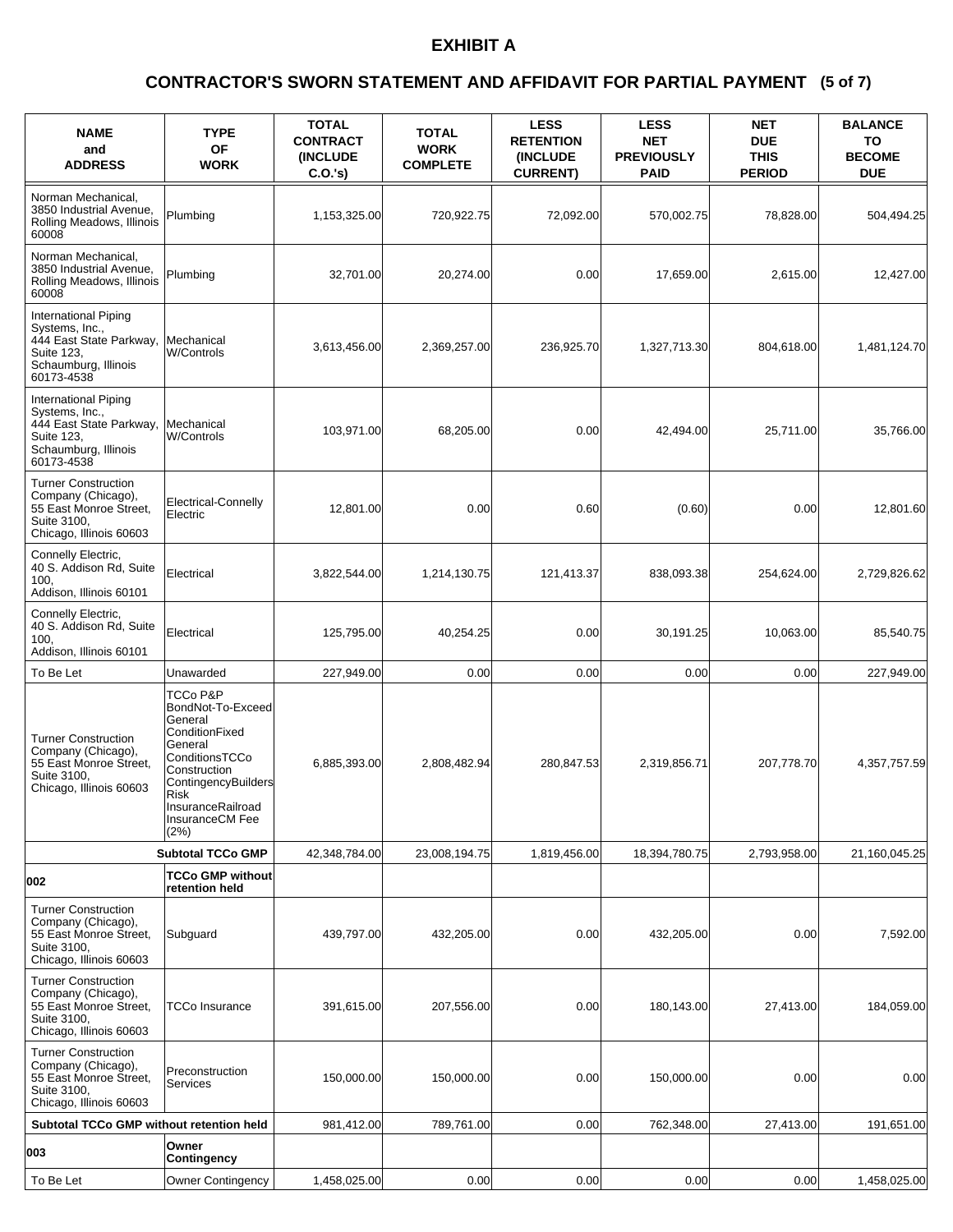## **(6 of 7) CONTRACTOR'S SWORN STATEMENT AND AFFIDAVIT FOR PARTIAL PAYMENT**

| <b>NAME</b><br>and<br><b>ADDRESS</b> | <b>TYPE</b><br>ΟF<br><b>WORK</b>  | <b>TOTAL</b><br><b>CONTRACT</b><br><b>INCLUDE</b><br>C.O.'s | <b>TOTAL</b><br><b>WORK</b><br><b>COMPLETE</b> | <b>LESS</b><br><b>RETENTION</b><br><b>INCLUDE</b><br><b>CURRENT)</b> | <b>LESS</b><br><b>NET</b><br><b>PREVIOUSLY</b><br><b>PAID</b> | <b>NET</b><br><b>DUE</b><br><b>THIS</b><br><b>PERIOD</b> | <b>BALANCE</b><br>ΤО<br><b>BECOME</b><br><b>DUE</b> |
|--------------------------------------|-----------------------------------|-------------------------------------------------------------|------------------------------------------------|----------------------------------------------------------------------|---------------------------------------------------------------|----------------------------------------------------------|-----------------------------------------------------|
|                                      | <b>Subtotal Owner Contingency</b> | l.458.025.00l                                               | 0.00 <sub>l</sub>                              | 0.00                                                                 | 0.00                                                          | 0.00                                                     | 458,025.00                                          |
|                                      | <b>Total</b>                      | 44,788,221.00                                               | 23,797,955.75                                  | 1.819.456.00                                                         | 19,157,128.75                                                 | 2,821,371.00                                             | 22,809,721.25                                       |